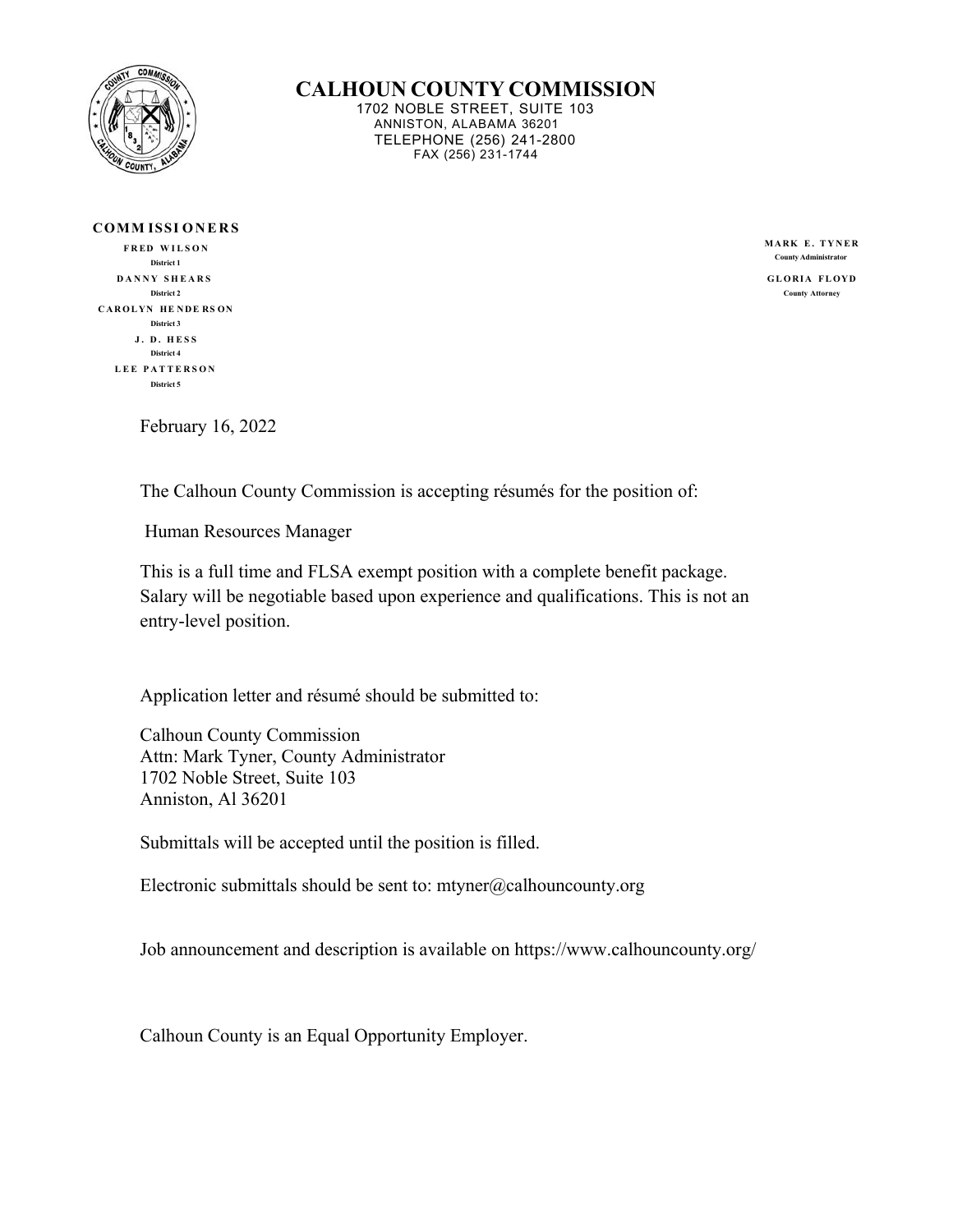## **JOB TITLE: Human Resources Manager**

**FLSA:** Exempt

**DEPARTMENT:** Calhoun County Commission

**SUPERVISOR'S TITLE:** County Administrator

## **Definition**

The Calhoun County Human Resources Manager plans, develops, organizes, implements, directs and evaluates the county's human resource function and performance in coordination with local officials and department heads and under the supervision of the County Administrator. The HR Manager evaluates and advises on the impact of long range planning of county programs and strategies as well as regulatory action as those items impact the attraction, motivation, development and retention of the human capital of the organization.

This position develops strategic human resource planning models to identify competency, knowledge and talent gaps and develop specific programs for the filling of the gaps. Areas of activity will include personnel management through proper succession planning programs for key positions, training and development programs for preparing employees for more significant responsibilities and general professional development programs to enhance employee knowledge and understanding of the business of the county and local government.

Strong leadership, management, budgeting, and communications skills are essential. The incumbent is expected to understand and advocate for the strategic priorities and core values of the county and its officials, and must be capable of providing pertinent, professional, trustworthy, and timely advice to local officials and department heads.

Most work is conducted through face-to-face, telephone, and email collaboration. Performance is reviewed by the County Administrator to ensure conformance to established policy and directives.

Incumbents must be able to provide reliable transportation and have a current driver license.

This position is subject to a background check and verification of provided credentials.

#### **Examples of Work Performed**

Participate in the development of the county's plans and programs as a strategic partner but particularly from the perspective of the impact on people.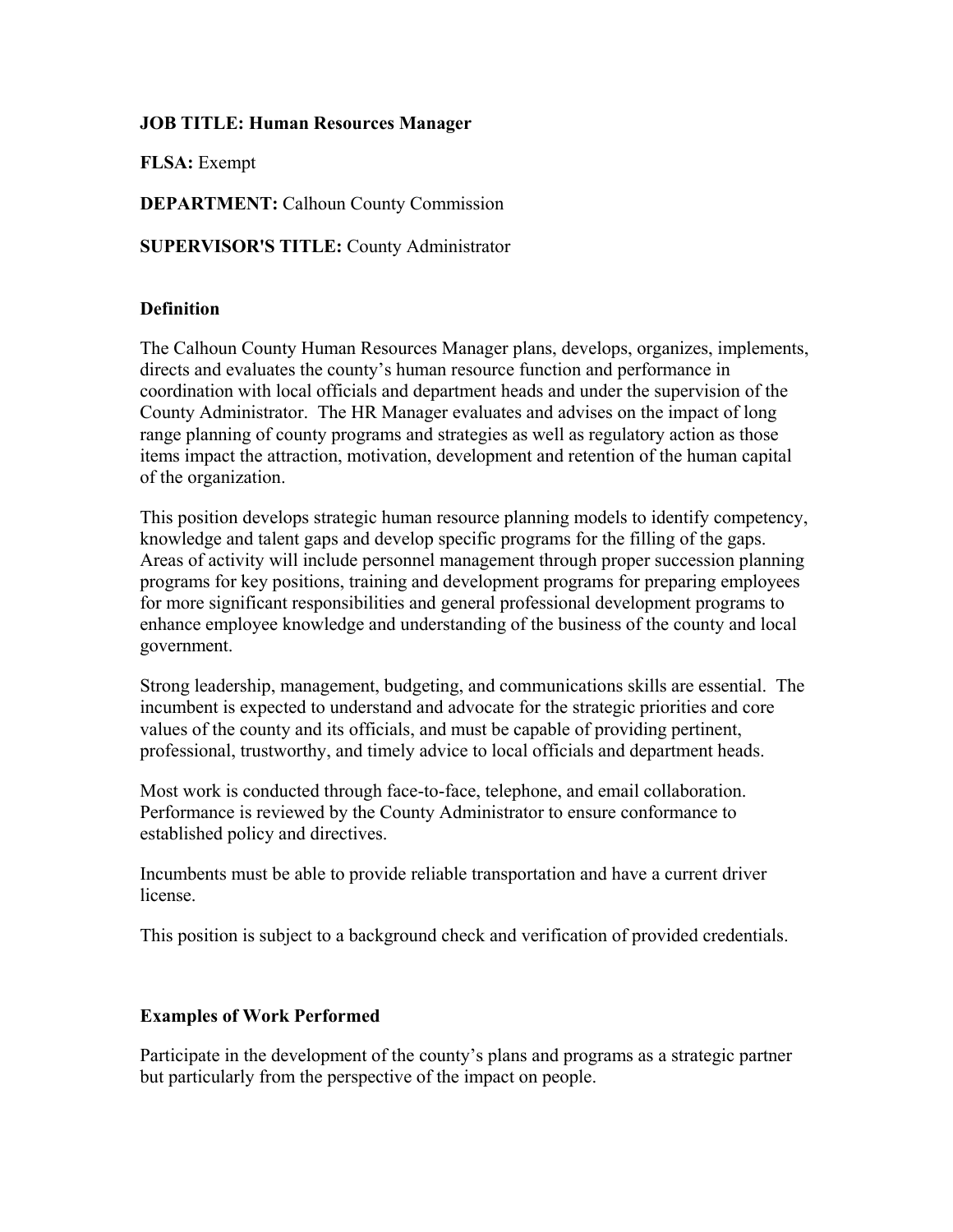Coordinate closely with the Calhoun County Civil Service Board on personnel and staffing issues for civil service-covered positions to ensure compliance with law and regulations.

Translate the county's strategic plans and priorities into human resources strategic and operational plans.

Develop staffing strategies and implementation plans and programs to identify talent within and outside the organization for positions of responsibility. Identify appropriate and effective external sources for candidates for all levels within the organizations.

Administer and develop progressive and proactive compensation and benefits programs to provide motivation and incentives for effective performance management and programs for the short and long-range health and welfare protection of employees, such as health insurance, dental insurance, retirement plans, safety programs, and employee morale initiatives.

Develop programs to allow the county to embrace applicants and employees of all backgrounds and to permit the full development and performance of all employees.

Continually assess the competitiveness of all programs and practices against the relevant comparable companies, other government agencies, industries and markets.

Establish credibility throughout the organization with management and the employees in order to be an effective listener and problem solver of human resources issues, and maintain active HR communication with the workforce through regular updates regarding opportunities, maintenance of required regulatory information postings in county facilities, and interaction with employees.

Develop, enhance, and enforce appropriate standardized and organization-wide policies and programs for effective and efficient management of the human resources of the county, such as employee relations, affirmative action, sexual harassment, employee complaints, external education and career development.

Manage the human resource information systems database and generate necessary reports for critical analyses of the HR function and the human resources of the county.

Assist officials and department heads with integrating organization-wide HR initiatives into the activities, programs and strategic plans of other departments throughout the organization.

Serve as a link between management and employees by handling questions, interpreting and administering employee contracts and helping resolve work-related problems.

Advise county officials, department heads, supervisors, and employees on organizational policy matters such as equal employment opportunity and sexual harassment, and recommend policies and best practices.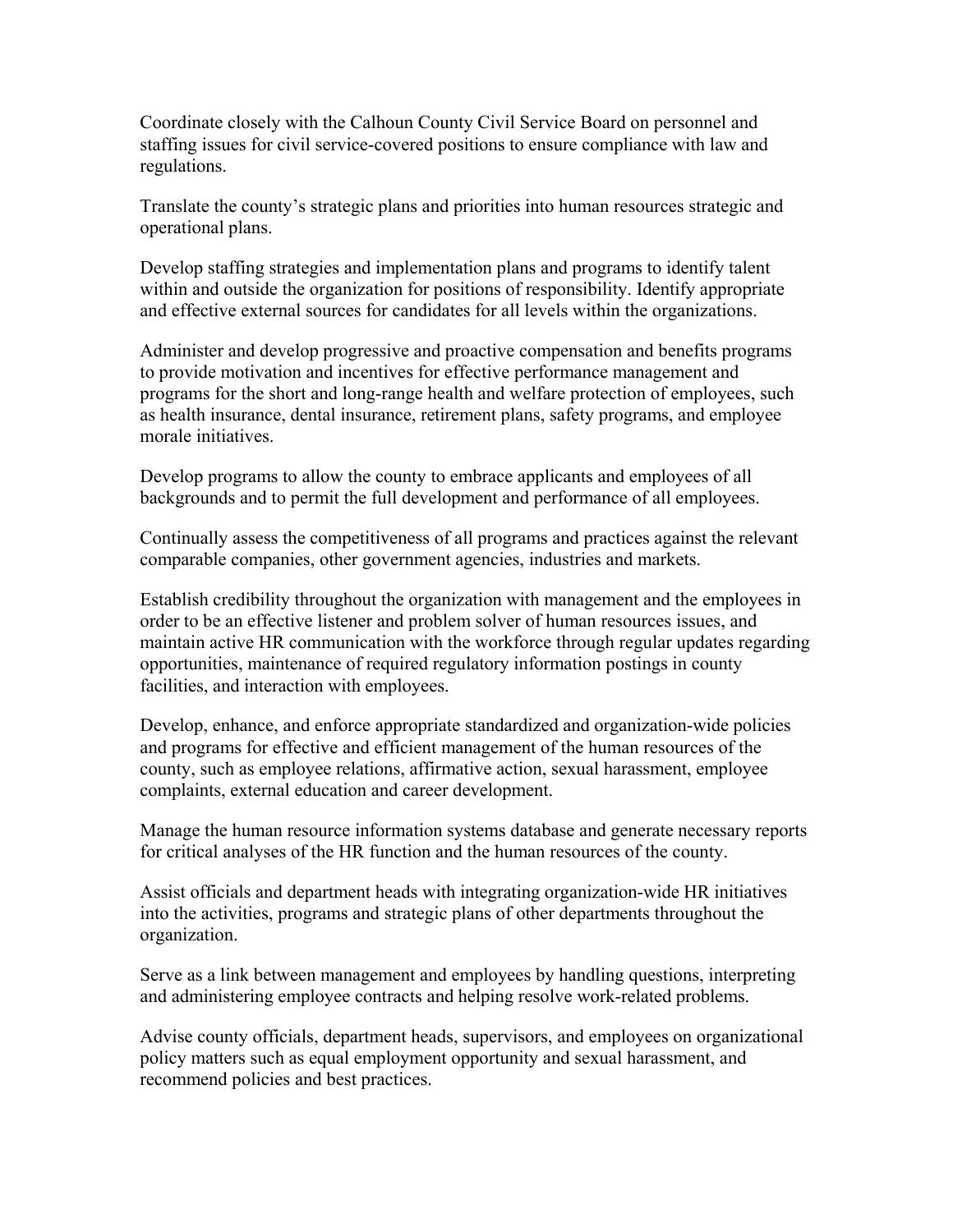Perform difficult staffing duties, including dealing with understaffing, refereeing disputes, firing employees, and representing county officials and department heads regarding the disciplinary procedures of the civil service.

Administer the county's benefits program, make recommendations to officials on coverage changes, coordinate the work of employee benefits committee, answer employee questions about benefit programs, assist employees with difficult benefits situations, and review processing of benefit payments.

Oversee employee recruiting, interviews and applicant selection processes for non-civil service positions and support and assist, as needed, similar functions for civil service positions.

Plan, direct, supervise, and coordinate work activities of subordinates and staff relating to employment, compensation, labor relations, and employee relations.

Plan, organize, and coordinate the personnel and labor relations activities of the county and represent the county at personnel-related hearings and investigations in coordination with legal counsel as needed.

Provide current and prospective employees with information about policies, job duties, working conditions, wages, opportunities for promotion, and employee benefits.

Analyze data and reports to identify and determine causes of personnel problems and develop recommendations for improvement of organization's personnel policies and practices.

Prepare and follow budgets for personnel operations and assist department heads and officials with personnel-related budget matters.

Analyze, plan, develop and conduct employee training covering topics such as supervision, performance assessment, onboarding and employee orientation, employee professional development, supervisor training, regulatory and legal compliance, health and safety programs, and interviewing procedures.

Conduct exit interviews to identify reasons for employee termination.

Assist county officials and the Civil Service Board, as needed, with the evaluation, classification and rating of occupations and job positions.

Study legislation, arbitration decisions, and collective bargaining contracts to assess relevant trends and to maintain a proactive strategic human resources posture.

Prepare personnel forecast to project employment needs and assist with allocation of human resources, ensuring appropriate matches between personnel and county needs.

Develop or administer special projects and incentives in areas such as employee awards.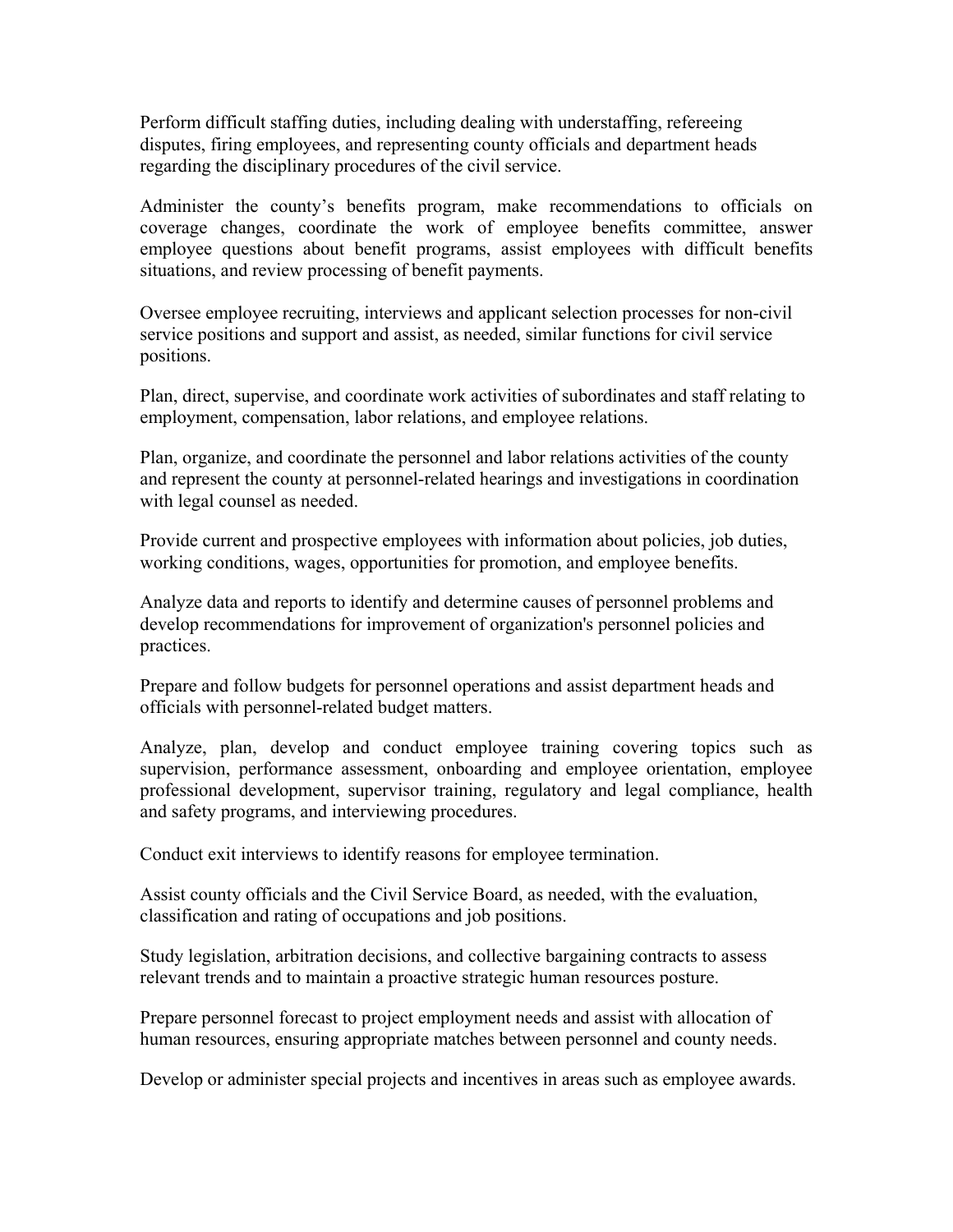Investigate and report on employee-involved accidents for insurance carriers.

Analyze, develop, and recommend changes to policies and procedures to establish competitive programs and ensure compliance with applicable federal, state and local rules and regulations such as employment discrimination, sexual harassment, FMLA, FLSA, EEO, and ADA.

Other duties as assigned.

#### **Knowledge**

Personnel and Human Resources — Knowledge of principles and procedures for personnel recruitment, selection, training, compensation and benefits, labor relations and negotiation, and personnel information systems.

Administration and Management — Knowledge of business and management principles involved in strategic planning, resource allocation, human resources modeling, leadership technique, production methods, and coordination of people and resources.

English Language — Knowledge of the structure and content of the English language including the meaning and spelling of words, rules of composition, and grammar.

Customer and Personal Service — Knowledge of principles and processes for providing customer and personal services. This includes customer needs assessment, meeting quality standards for services, and evaluation of customer satisfaction.

Law and Government — Knowledge of, and ability to research and locate, laws, legal codes, court procedures, precedents, government regulations, executive orders, agency rules, and the democratic political process.

Psychology — Knowledge of human behavior and performance; individual differences in ability, personality, and interests; learning and motivation; psychological research methods; and the assessment and treatment of behavioral and affective disorders.

Education and Training — Knowledge of principles and methods for curriculum and training design, teaching and instruction for individuals and groups, and the measurement of training effects.

Mathematics — Knowledge of arithmetic, algebra, geometry, statistics, and their applications.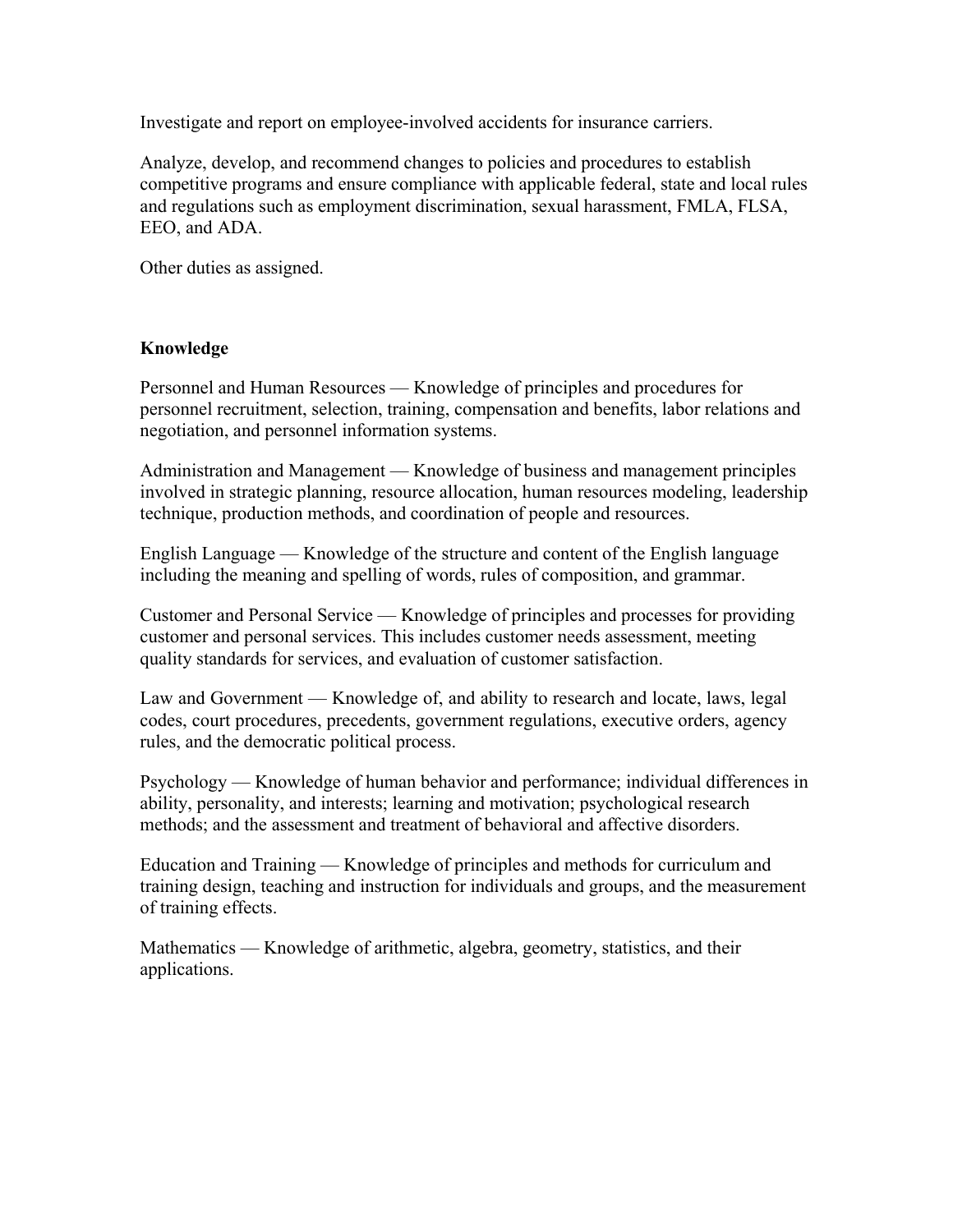#### **Skills**

Active Listening — Giving full attention to what other people are saying, taking time to understand the points being made, asking questions as appropriate, and not interrupting at inappropriate times.

Management of Personnel Resources — Motivating, developing, and directing people as they work, identifying the best people for the job.

Social Perceptiveness — Being aware of others' reactions and understanding why they react as they do.

Speaking — Talking to others to convey information effectively.

Coordination — Adjusting actions in relation to others' actions.

Critical Thinking — Using logic and reasoning to identify the strengths and weaknesses of alternative solutions, conclusions or approaches to problems.

Reading Comprehension — Understanding written sentences and paragraphs in work related documents.

Judgment and Decision Making — Considering the relative costs and benefits of potential actions to choose the most appropriate one.

Negotiation — Bringing others together and trying to reconcile differences.

Complex Problem Solving — Identifying complex problems and reviewing related information to develop and evaluate options and implement solutions.

Monitoring — Monitoring/Assessing performance of yourself, other individuals, or organizations to make improvements or take corrective action.

Persuasion — Persuading others to change their minds or behavior.

Systems Analysis — Determining how a system should work and how changes in conditions, operations, and the environment will affect outcomes.

Systems Evaluation — Identifying measures or indicators of system performance and the actions needed to improve or correct performance, relative to the goals of the system.

Time Management — Managing one's own time and the time of others.

Service Orientation — Actively looking for ways to help people.

Writing — Communicating effectively in writing as appropriate for the needs of the audience.

Instructing — Teaching others how to do something.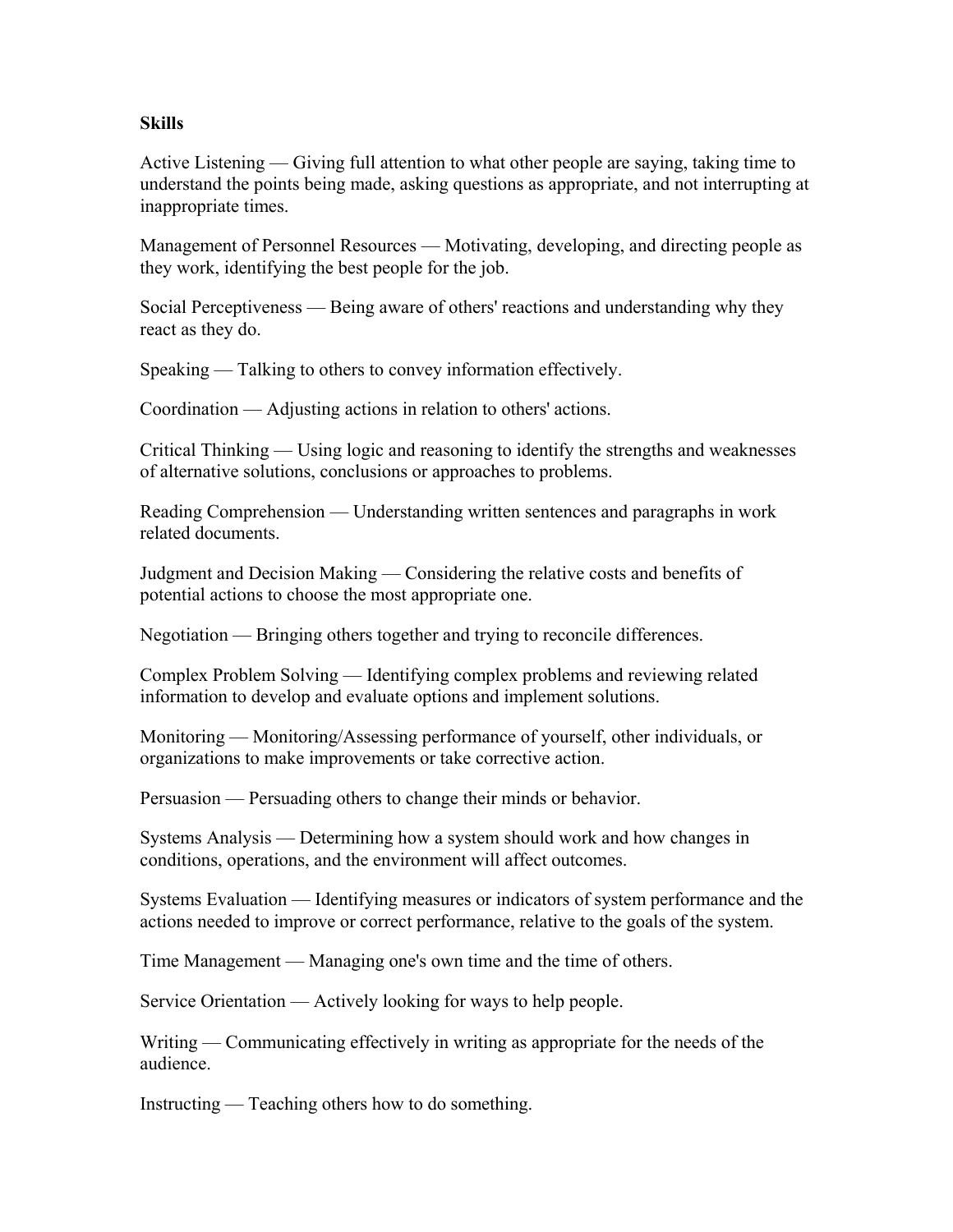## **Abilities**

Oral Comprehension — The ability to listen to and understand information and ideas presented through spoken words and sentences.

Written Comprehension — The ability to read and understand information and ideas presented in writing.

Oral Expression — The ability to communicate information and ideas in speaking so others will understand.

Speech Recognition — The ability to identify and understand the speech of another person.

Written Expression — The ability to communicate information and ideas in writing so others will understand.

Deductive Reasoning — The ability to apply general rules to specific problems to produce answers that make sense.

Speech Clarity — The ability to speak clearly so others can understand you.

Inductive Reasoning — The ability to combine pieces of information to form general rules or conclusions (includes finding a relationship among seemingly unrelated events).

Problem Sensitivity — The ability to tell when something is wrong or is likely to go wrong. It does not involve solving the problem, only recognizing there is a problem.

Fluency of Ideas — The ability to come up with a number of ideas about a topic (the number of ideas is important, not their quality, correctness, or creativity).

Information Ordering — The ability to arrange things or actions in a certain order or pattern according to a specific rule or set of rules (e.g., patterns of numbers, letters, words, pictures, mathematical operations).

Originality — The ability to come up with unusual or clever ideas about a given topic or situation, or to develop creative ways to solve a problem.

Category Flexibility — The ability to generate or use different sets of rules for combining or grouping things in different ways.

Selective Attention — The ability to concentrate on a task over a period of time without being distracted.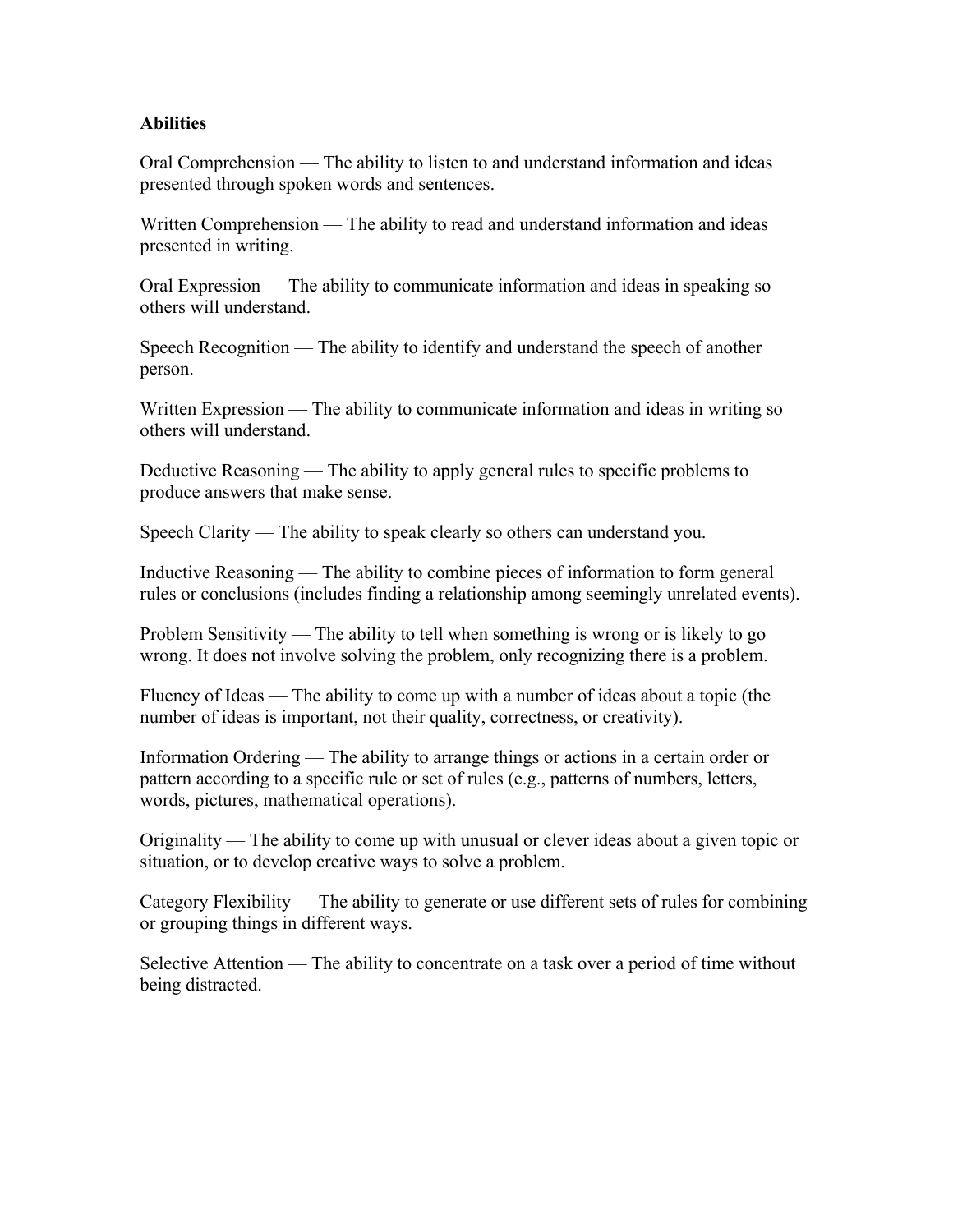### **Desired Work Style**

Integrity — Job requires being honest and ethical.

Stress Tolerance — Job requires accepting criticism and dealing calmly and effectively with high stress situations.

Leadership — Job requires a willingness to lead, work with other leaders, take charge, and offer opinions and direction.

Dependability — Job requires being reliable, responsible, and dependable, and fulfilling obligations.

Initiative — Job requires a willingness to take on responsibilities and challenges.

Self Control — Job requires maintaining composure, keeping emotions in check, controlling anger, and avoiding aggressive behavior, even in very difficult situations.

Adaptability/Flexibility — Job requires being open to change (positive or negative) and to considerable variety in the workplace.

Concern for Others — Job requires being sensitive to others' needs and feelings and being understanding and helpful on the job.

Cooperation — Job requires being pleasant with others on the job and displaying a goodnatured, cooperative attitude.

Persistence — Job requires persistence in the face of obstacles.

Analytical Thinking — Job requires analyzing information and using logic to address work-related issues and problems.

Attention to Detail — Job requires being careful about detail and thorough in completing work tasks.

Social Orientation — Job requires preferring to work with others rather than alone, and being personally connected with others on the job.

Independence — Job requires developing one's own ways of doing things, guiding oneself with little or no supervision, and depending on oneself to get things done.

Achievement/Effort — Job requires establishing and maintaining personally challenging achievement goals and exerting effort toward mastering tasks.

Innovation — Job requires creativity and alternative thinking to develop new ideas for and answers to work-related problems.